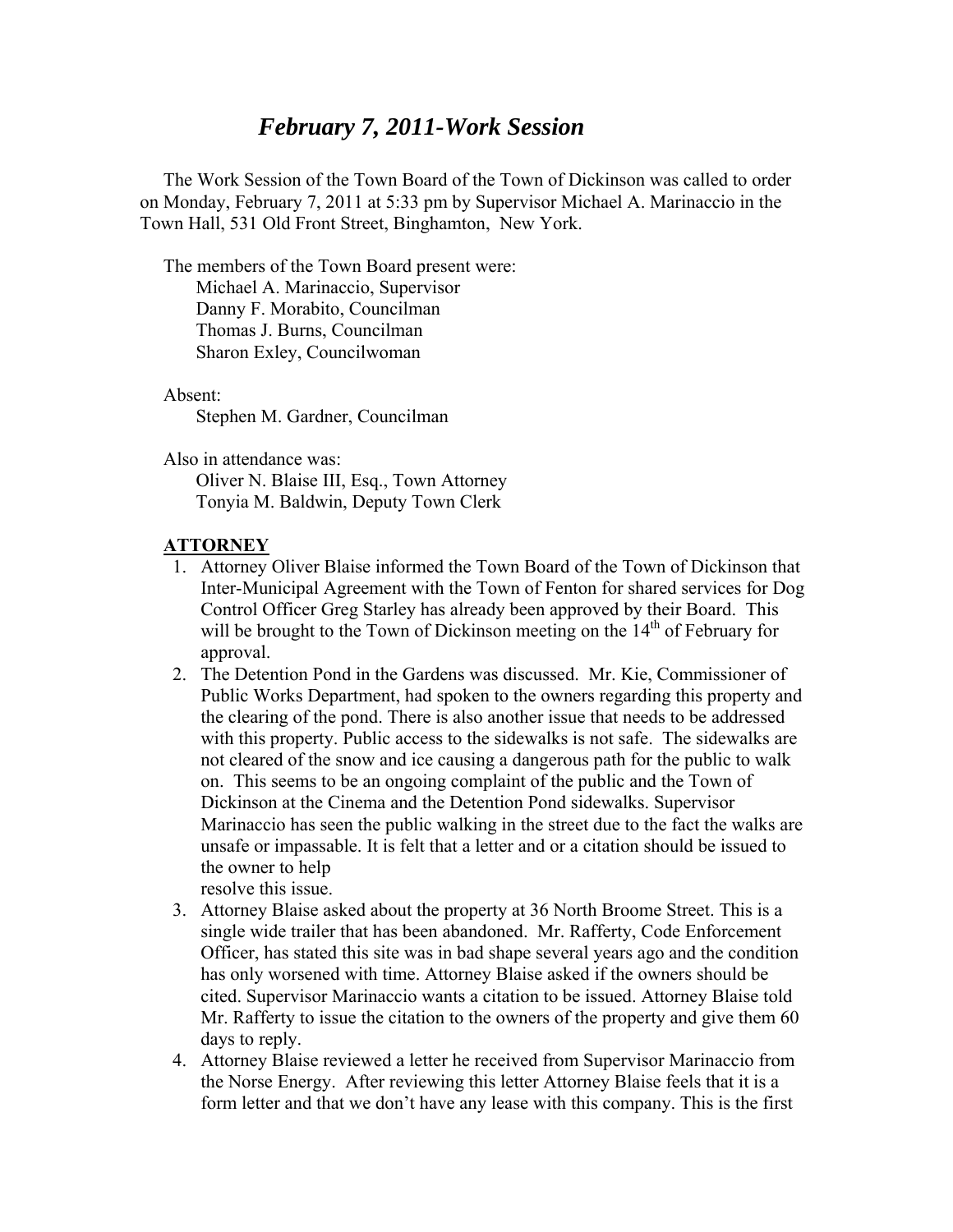time that the Town of Dickinson has heard from this company. Attorney Blaise will contact Norse Energy to determine whether there is, in fact, a lease with the Town.

- 5. Attorney Blaise then asked Mr. Kie, Commissioner of Public Works, about dealings with the Bednarsky Funeral Home at Glenwood Cemetery. Mr. Kie stated that there is an unpaid bill with them. Attorney Blaise inquired as to what the problem was. Mr. Kie stated that there was a burial and Bednarsky stated that the family was to pay and the family stated that Bednarsky was to pay. After a discussion it was determined that from this point on it is the Funeral Home 's responsibility to address all and any bills with the Town of Dickinson, not the families. Attorney Blaise will send a letter will be sent to Bednarsky in that regard.
- 6. Bids for the demolition of 50 North Broad Street were opened. Two bids were received: \$26,240.00 by Gorrick Construction and \$ 15, 00.00 by L.C.P. The bids were given to Mr. Kie and Mr. Lake, Town Engineer, are to review them for compliance with the bid specifications. They will report their findings to the Board at the February 14, 2011 meeting and it will be the Boards intention to award the bid at that time.
- 7. Resolution-2011 Resetting Hours Report to the Retirement System will be discussed and voted on at the Regular Meeting on February 14, 2011.
- 8. Resolution-2011 Proposed Property Tax Cap/Mandate Relief will be discussed and voted on at the Regular Meeting on February 14, 2011.

## **DEPARTMENTS COMMENTS**

- 1. Mr. Kie was talking about the air monitoring from companies for the 50 North Broad Street demolition. The Board would like to solicit proposals and then they would select a company from that.
	- 2. Mr. Kie is working on the Municipal Clean Up Day this year. He wants to include a shredder this year. The cost to the Town for the shredder is \$50.00, fifty dollars, and hour. It is the feeling that four (4) hours will be enough. There will be a limit to the amount of shredding per household to five (5) bankers boxes. This Town Clean Up Day is going to be held in May 2011. Mr. Kie would like to set the date Saturday, May 14, 2011. He will check with Taylor Garbage to coordinate this time. The Clean Up hours were not discussed at the meeting.
	- 3. Mr. Kie talked about the problems that we are having with the electrical Service at the Town Hall. The Town Hall doesn't have any protection from spikes in the service per an electrical company search. Mr. Lake, Town engineer, felt that there should have been one in place when the Town Hall was constructed. Ron will look into this matter. The cost of this to the Town for this surge device will be around \$2,700.00, two thousand seven hundred dollars. The discussion will continue at the February 14, 2011 meeting.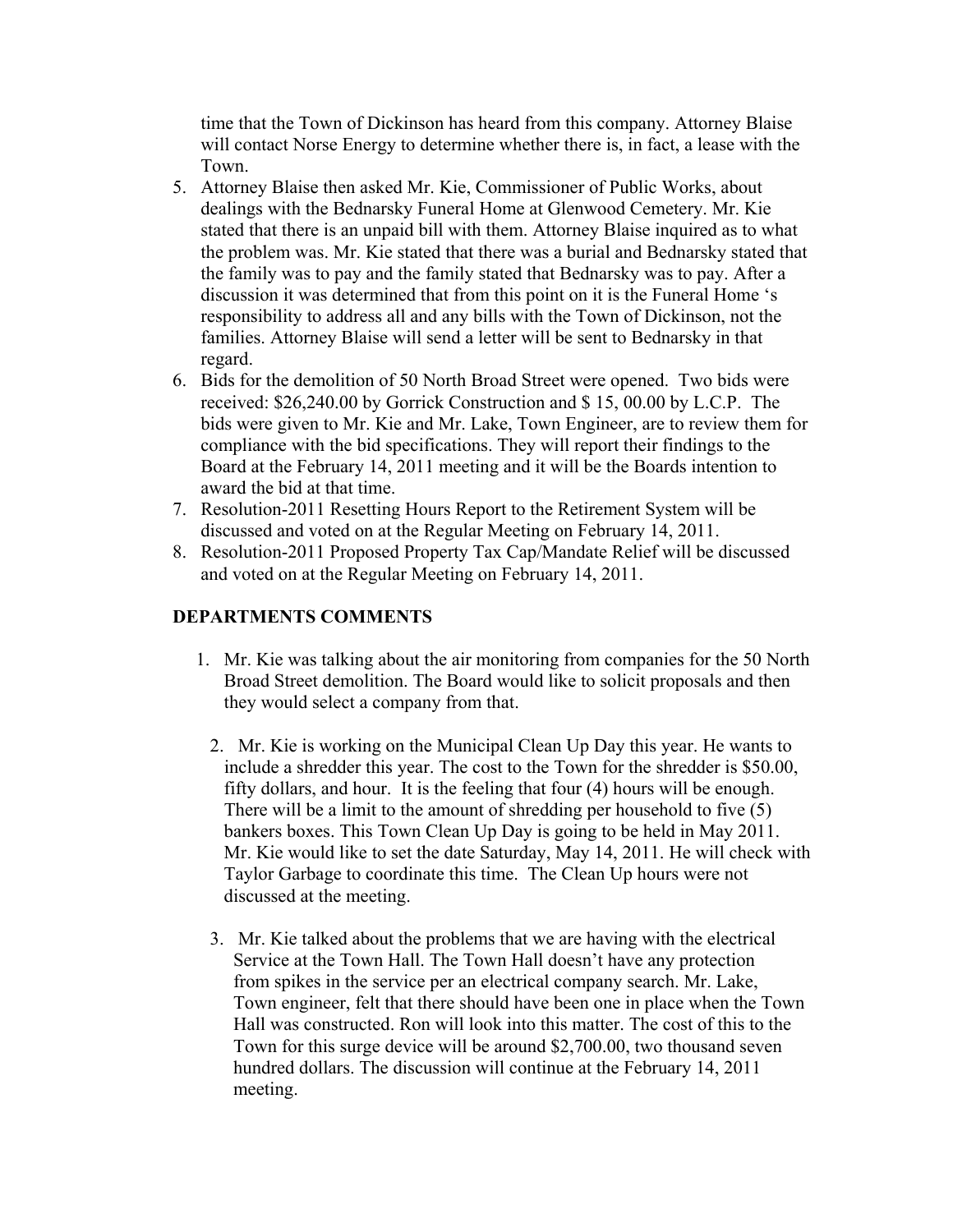- 4. The variance for 1 Jameson Road, Fredrick and Beatrice Short, has been approved by the Zoning Board.
- 6. The Code Enforcement annual report will be given at the meeting on February 14, 2011.
	- 5. BAS software program for the Dog Control Officer will be discussed at the Regular Meeting on February 14, 2011 meeting.

## **THE CHAIR**

- 1. Supervisor Marinaccio has received a check from the Binghamton Sewage Treatment Plant for over payment. It is unclear to him at this point as to how they came up with the dollar amount. He is checking into this matter further.
- 2. Supervisor Marinaccio stated that the Meadow Woods development project on Glenwood Road may be resuming. Based on comments from the developer, there may be some further review and/or modification of the Site Plan required, including possibly combining the first and second phases.
- 3. Supervisor Marinaccio is very concerned about the roofs on the 2 Town Hall buildings that causes the snow to slip onto the sidewalks. He was told if we put snow guards on the roof that it would void the warranty. Councilman Thomas Burns suggested that we put heaters in the upper level to help melt the snow. It was felt by doing this it would cause to much condensation. Supervisor Marinaccio suggested that we might move the sidewalks away from the building to a safer distance from the building to avoid any encounters with the snow slides. Supervisor Marinaccio has suggested for now to place orange warning cones out to avoid any mishaps until this problem is resolved.
- 4. Resolution -2011 Resetting Hours Report to the Retirement System will be discussed and voted on at the Regular Meeting on February 14, 2011.
- 5. Resolution-2011 Proposed Property Tax Cap/Mandate Relief will be discussed and voted on at the Regular Meeting on February 14, 2011.
- 6. Supervisor Marinaccio received a letter form Joseph Nirchi supporting the effort to reduce the speed limit on Van Winkle Drive to 30 mphs. After many discussion it is Supervisor Marinaccio that the speed limit will be posted at 40 mph.

The meeting was adjourned at 7:34 PM